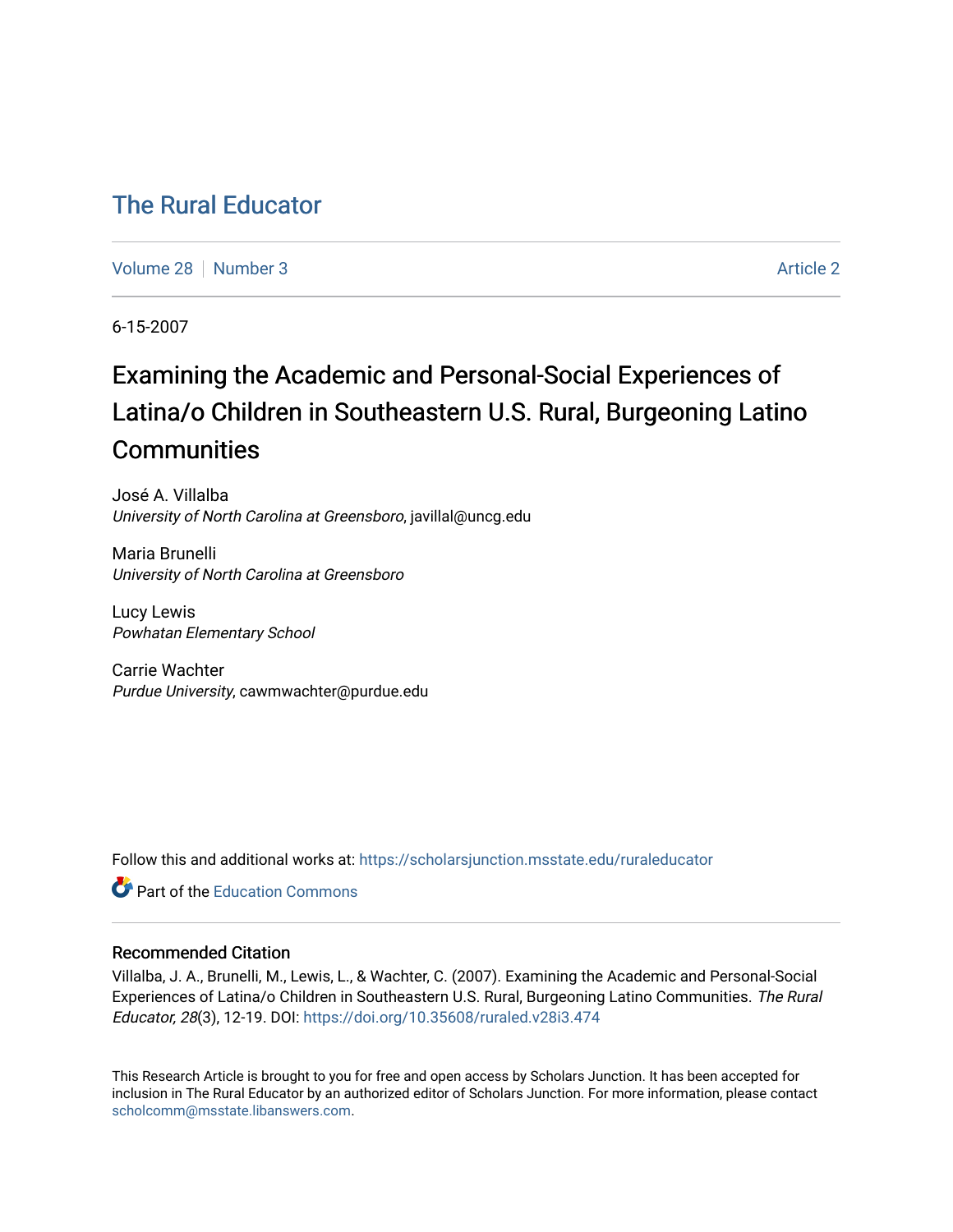### **Examining the Academic and Personal-Social Experiences of Latina/o Children in Southeastern U.S. Rural, Burgeoning Latino Communities**

#### **José A. Villalba and Maria Brunelli**

*The University of North Carolina at Greensboro*

#### **Lucy Lewis**

*Powhatan Elementary School* 

#### **Carrie Wachter**

*Purdue University* 

*Between the 1990 and 2000 U.S. Census several Southeastern states, largely void of a permanent Latino population prior to 1990, witnessed significantly large increases in the number of Latina/o residents, particularly in rural communities. This study was designed to ascertain the impressions of non-Latina/o teachers and school counselors working with Latina/o youngsters in elementary school settings in these communities through the use of focus group methodologies. Four general themes were identified using the Consensual Qualitative Research method of analysis: (I) Academic factors affecting Latina/o children in burgeoning communities; (II) School interventions used for addressing academic factors; (III) Latina/o children and family characteristics in burgeoning communities; and (IV) personal-socialeconomic factors impacting Latina/o children in burgeoning communities.* 

According to the National Center for Education Statistics (NCES) Latina/o students represent the fastest growing student group in the United States' elementary and secondary schools (2003). Between the years 1972 and 2000, the percentage of Latina/o students in public schools increased by 11%, in comparison to a 2% increase by Black students (NCES, 2003). Consequently, in the year 2000, Latina/o students represented 44 % of minority and 17% of all public school students in kindergarten through 12th grade (NCES, 2003). In response to this growing number of Latina/o children, research studies designed to ascertain the academic and personal/social needs of Latina/o children have been prevalent in the educational and counseling literature for several years (August & Hakuta, 1997; Gopaul-McNicol & Thomas-Presswood, 1998; Mejia, 1983; Zea, Diehl, & Porterfield, 1997). However, upon review of the research literature, it becomes apparent that the majority of information related to Latina/o children is focused or based on children living in metropolitan areas with traditionally large Latina/o populations, such as cities in California, Texas, New York and Florida.

There is a great paucity of information related to Latina/o children living in rural settings. Furthermore, the literature that *does* exist related to Latina/o children in rural settings is primarily based on migrant or seasonal populations (Dinsmore & Hess, 1999; Torres, 2001). Consequently, some of the more recent literature focuses on the characteristics, concerns and experiences of Latina/o families settling in areas of the United States where there previously had not been a significant Latina/o presence (Hamann, Wortham, & Murillo, 2002; Martin, 2001). Specific examinations, however, of the rapidly increasing size of these new rural Latina/o settlements and its effect on Latina/o children are scarce at best. This study seeks to

address how educators view the experiences of Latina/o children attending elementary schools in burgeoning, rural Latino communities. For the purposes of this study, the term "burgeoning, rural Latino communities" will be used to represent rural areas experiencing new, rapid and sustained growth of the Latino population. Furthermore, "Latina/o" will be used when referring to individuals who may selfclassify as "Hispanic," "Hispanic American," "Latin American," "Chicano," "Mexican American," etc.

#### **The Impact of Demographic Changes in Rural Settings in Southeastern United States on the Education of Latina/o Children**

Between 1990 and 2000, the Latina/o population grew at least 250% in certain Southeastern states (Hamann, Wortham, & Murillo, 2002; Pew Hispanic Center, 2005a, b). Georgia, North Carolina, South Carolina, and Tennessee, for example, have all experienced sustained increases in Latina/o residents who, in the past, may have only transiently lived in those states (Pew Hispanic Center, 2005b). This influx of Latina/o children and families, with their own unique traits, characteristics, language, strengths, needs and experiences, has taxed schools and community agencies not familiar with Latinas/os (Wortham & Contreras, 2002). As burgeoning rural Latino communities in these states have continued to grow, so have the academic needs of Latina/o children. Consequently, there exists a need for educators knowledgeable of the specific scholastic issues of Latina/o youth in burgeoning communities.

The No Child Left Behind Act of 2001 set very specific and rigorous academic achievement guidelines to which each U.S. state and school district is now held accountable. An integral facet of this legislation is ensuring the academic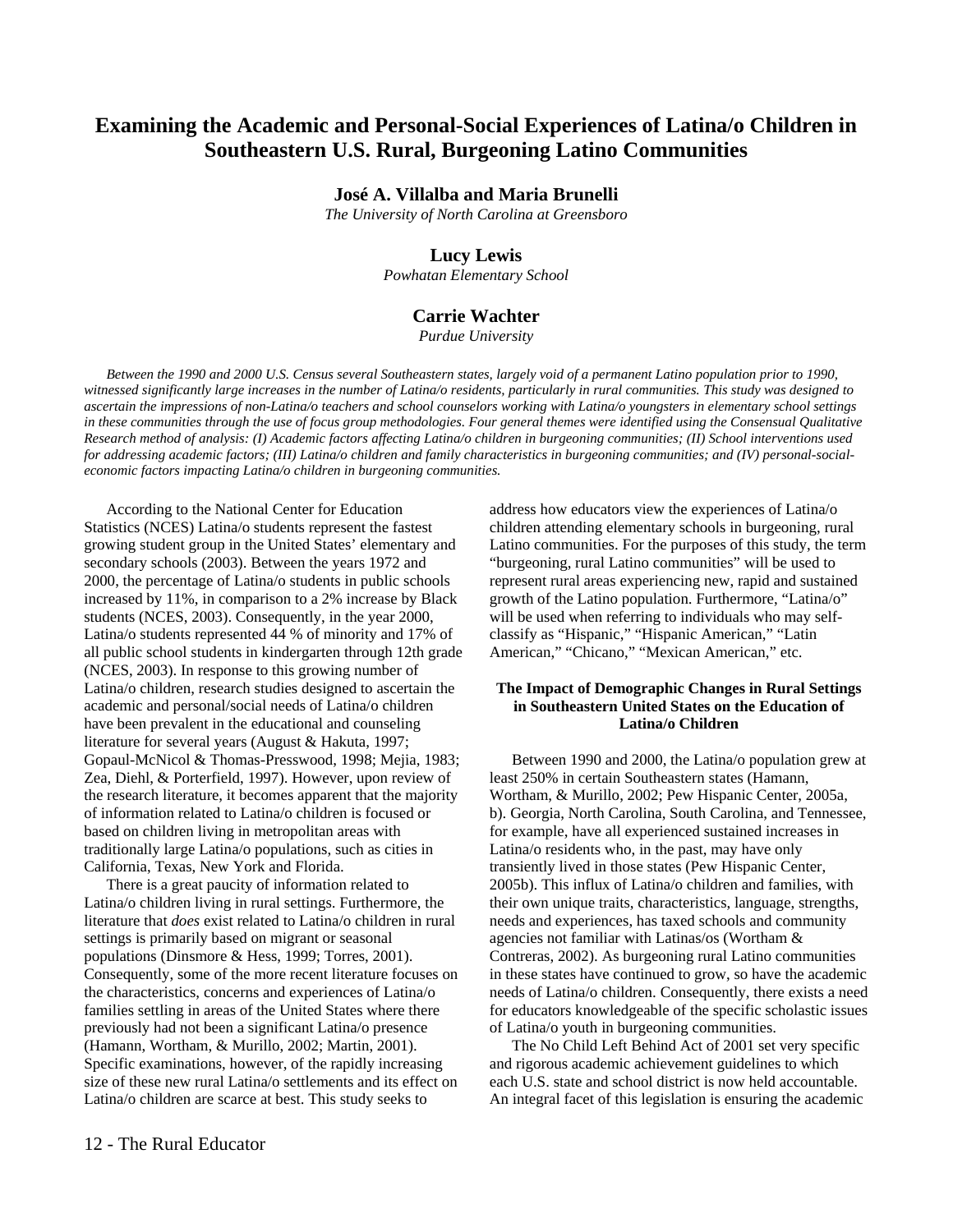success of Latina/o students (President's Advisory Commission on Educational Excellence for Latino Americans, 2003). Recent data on the academic achievement of Latino students indicates that they have higher drop-out rates, lower scores on mathematics and reading achievement tests and are less likely to enroll in 4 year institutions of higher education than their White peers (Torres, 2001). Specifically, Latina/o students are less likely to be enrolled in advanced math and science courses when compared to their White, Black, and Asian American peers (Livingston & Wirt, 2004).

Formal education in the United States begins in elementary school, typically in kindergarten. Teachers and counselors are the professionals within the school setting most responsible for the academic, career and personal/social development of children (Gopaul-McNicol & Thomas-Presswood, 1998). If rural areas with growing Latina/o communities are to effectively meet the challenges detailed in the No Child Left Behind Act of 2001, then school personnel and parents in these areas must be provided with adequate academic interventions, teaching techniques, resources, and population-specific information. However, many teachers and school counselors working with Latina/o children in these communities have reported frustration over the negative reactions from fellow colleagues, school administrators and non-Latina/o parents (Crawford, 1999; Wortham & Contreras, 2002). Furthermore, some paraprofessionals working in new Latino communities have experienced disapproval by teachers and administrators when attempting to use unique interventions aimed at addressing the specific academic needs of Latina/o students (Wortham & Contreras, 2002).

#### **Purpose for the Study**

The purpose of the present study was to investigate the unique educational and personal-social development needs and experiences of Latina/o children in burgeoning Latino communities. Since elementary school teachers and school counselors contribute to the academic and personal-social development of all children, the authors believed these educators were well-suited to discuss the scholastic experiences, needs and strengths of Latina/o students enrolled in their elementary schools. Through qualitative methods, the researchers addressed the following questions: (a) what are the differences between the academic and personal-social needs of Latina/o children living in burgeoning Latino communities and their non-Latina/o peers?, and (b) what kinds of academic and personal-social interventions have teachers and school counselors in burgeoning Latino communities tried in a effort to help their Latina/o students?

This study was conducted in North Carolina, which has experienced a Latino population boom of over 400% between the 1990 and 2000 U.S. Census (n.d.). This study took place in a rural county, where the main industries are

agriculture, meat processing and textiles. According to the U. S. Census (n.d.), the county chosen for this study had a Latino population of 564 in 1990 and 4,743 in 2000, an increase of 841%. Consequently, the school district in this community has set up a bilingual welcome center for new, Latina/o immigrants as well as offering extensive English Language Learners (ELL) services. This study is exploratory in nature; therefore, qualitative methodology was used for collecting, analyzing, and interpreting data. For this study, researchers used the Consensual Qualitative Research (Hill, Thompson, & Williams, 1997) method for collecting and analyzing data.

#### **Methodology**

#### *Participants*

Fourteen non-Latina/o educators working in a rural, burgeoning Latino community in North Carolina were recruited to participate in this study. Four of the participants identified themselves as school counselors and 10 identified themselves as teachers. Study participants worked in two elementary schools where the Latina/o student populations were larger than the state average (56.7% and 11.0% of the student population was Latina/o compared to the state's average of 5.2%) (NCES, 2002). Consequently, the participants in this study were of particular interest to the researchers because of their work with large numbers of Latina/o students. The participants self-nominated to participate in this study. The participating teachers and school counselors reported having 4 to 20 years of experience (M=9.64, SD=3.99). Of the 14 participants, one was African-American and 13 were Caucasian. Eleven of the participants were female and three were male.

#### *Procedure*

Three, 90-minute focus groups were used in this study to collect qualitative information from elementary teachers and school counselors. Participants were told of the focus groups after their school principals granted the researchers permission to present the study at a weekly faculty meeting. From this meeting, teachers volunteered to participate in the focus groups. Due to the exploratory nature of the subject matter, the researchers attempted to formulate homogenous groups of teachers and school counselors (Morgan, 1997). However, because of scheduling conflicts and logistical reasons, one of the groups was heterogeneous in nature, containing one school counselor and three teachers; the other two groups were divided into one group of three school counselors and one group of seven teachers. Participants were compensated \$30 for their efforts and light refreshments were provided during the focus groups.

All focus group sessions were recorded using a tape recorder and audiotapes. The authors transcribed all recordings. A focus group moderator's guide was developed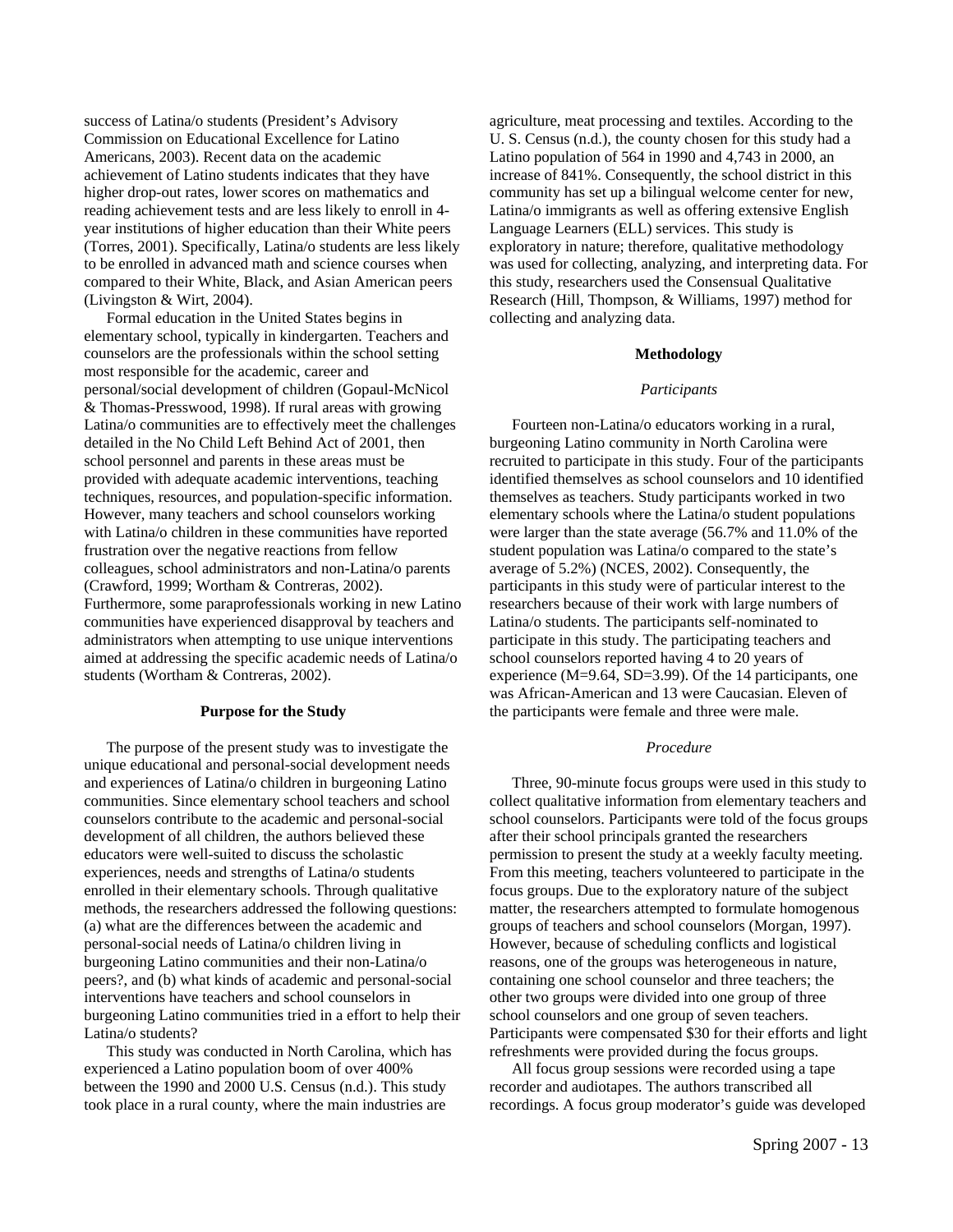for this study prior to commencing focus groups, in line with best research practices (Morgan, 1997). The questions in the moderator's guide were as follows:

- 1) What are the academic needs of Hispanic/Latino children in your school?
- 2) What have you tried in regards to improving their academic performance?
- 3) How effective would you say these interventions have been?
- 4) How different would you say the current group of Latina/o children is from past groups of Latina/o children living in this community?
- 5) What are the differences between the Latina/o children currently living in this community and Latina/o children living in cities?

#### *Data Analysis*

Data were analyzed using the Consensual Qualitative Research (CQR) approach (Hill, Knox, Thompson, Williams, Hess, & Lanlay, 2005; Hill, Thompson, & Williams, 1997). The main objective of CQR is to establish consensus in the data between researchers. This particular method of qualitative data analysis has proven useful in analyzing a wide range of psychosocial factors (Hill et al., 2003). Furthermore, CQR has been successfully used to analyze qualitative data gathered from focus groups (Hendrickson, McCarthy Veach, & LeRoy, 2002; McCarthy Veach, Bartels, & LeRoy, 2001)

#### Table 1

#### *General Themes Derived from Focus Group Transcripts*

According to CQR, once data collection and transcription are complete, it is recommended that 3-5 research team members work together in order to establish consensus regarding common domains imbedded in the data. Consensus using CQR is achieved by having at least two researchers develop common domains from the data, while detailing the core ideas represented by the domains. In this study, the authors added an extra step of consensus by grouping the domains into general themes (topic areas). In accordance with other focus group research using CQR (Hendrickson et al., 2002; McCarthy et al., 2001), each focus group transcript was considered an individual "case." For cross-analysis purposes, all focus group transcripts (i.e., "all cases") were reviewed once domains had been established in order to determine the frequency of the domains across all transcripts. Domains that appeared in all cases were labeled as "general," while those that appeared in one or fewer cases were labeled "variant."

#### **Results**

Focus group participants expressed 248 experiences related to the academic and personal-social needs of Latina/o children. Participants' responses were organized into four general themes—presented in Table 1 with appropriate definitions—and 36 domains within the general themes. General Themes I and II refer to the academic needs of Latina/o children attending schools in burgeoning Latina/o communities. General Themes III and IV represent educators' perceptions of personal-social issues of Latina/o children from these communities. General theme, domain, and relevant examples are presented in this section.

| General Theme                                                                                           | Definition                                                                                                                                                                                                |
|---------------------------------------------------------------------------------------------------------|-----------------------------------------------------------------------------------------------------------------------------------------------------------------------------------------------------------|
| I: Academic Factors Affecting Latina/o<br>Children in Burgeoning Communities                            | School and academic factors which positively or<br>adversely impact Latina/o children: These factors<br>occur directly in a school setting or are directly<br>related to school and academic performance  |
| II: School Interventions Used for Addressing<br>Academic Factors                                        | Academic interventions occurring in the school<br>setting: Some interventions are formal, such as<br>referrals and translated materials, and others are<br>informal, such as motivation and encouragement |
| III: Latina/o Children and Family<br>Characteristics in Burgeoning Communities                          | Latina/o characteristics which participants feel<br>help/hinder the academic and personal-social<br>development of Latina/o children                                                                      |
| <b>IV: Personal-Social-Economic Factors</b><br>Impacting Latina/o Children in Burgeoning<br>Communities | Factors which are not directly associated with being<br>Latina/o, yet negatively impact the personal-social<br>well-being of Latina/o children                                                            |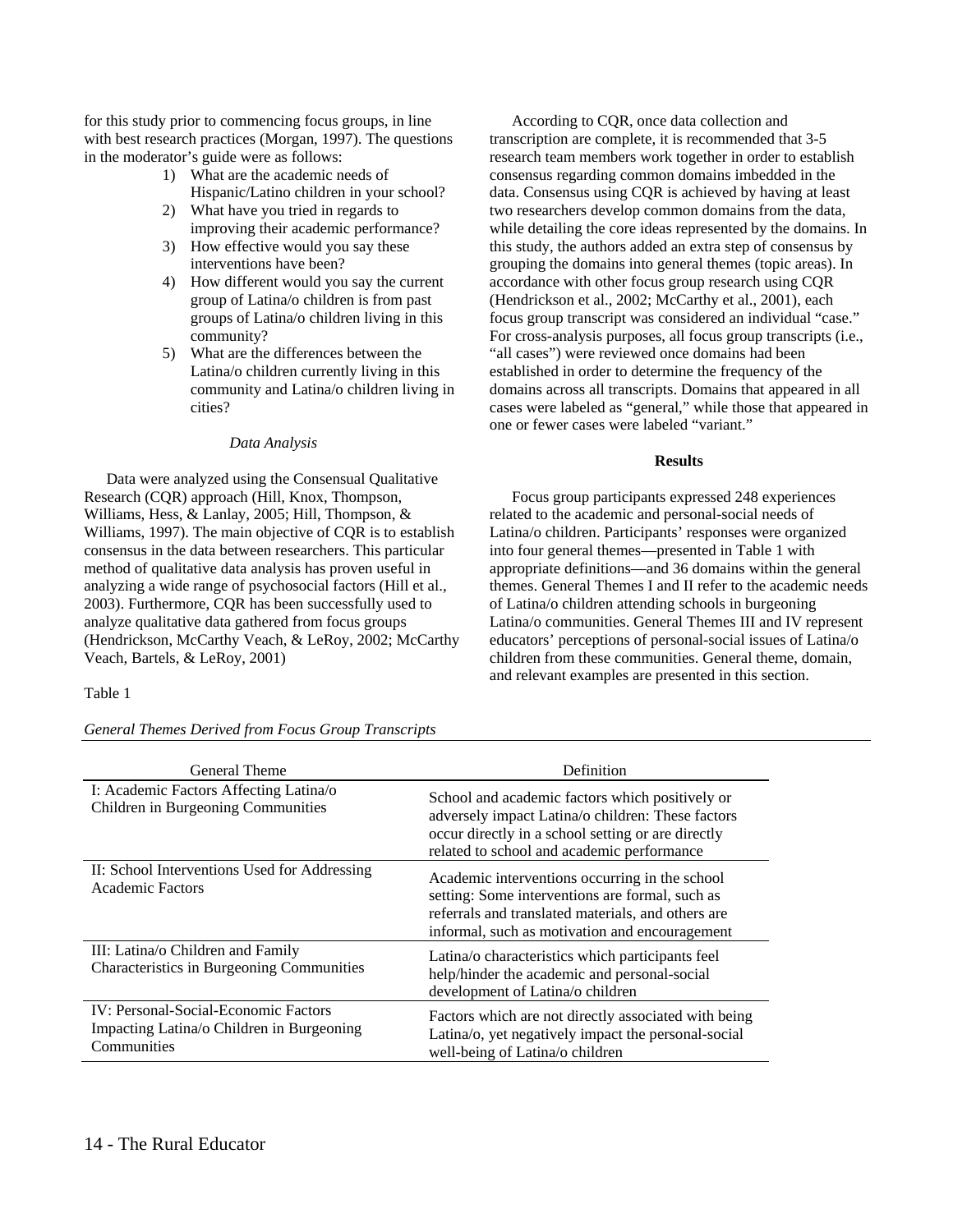#### *General Theme I: Academic Factors Affecting Latina/o Children in Burgeoning Communities*

Academic factors affecting Latina/o children were attributed to the overall success of Latina/o children. Focus group participants indicated these types of factors as relevant to Latina/o school success when asked, "What are the academic needs of Hispanic/Latino children in your school?" Responses to this question centered on the negative experiences of Latina/o children in school as well as areas of concern for teachers and school counselors. There were six domains and related core ideas within this theme:

- 1) *Testing bias and concerns*. Teachers and school counselors (educators) indicated that Latina/o students were subject to standardized testing bias and were concerned about how children's academic success was measured using standardized tests.
- 2) *Stress*. School counselors believed that Latina/o children are stressed about their academic experiences due to the amount of work that is expected of them, while learning a new language and adjusting to a new environment.
- 3) *Lack of resources for educators*. Educators acknowledged that they had limited resources to help Latina/o children, such as inadequate knowledge of second-language acquisition theory, and inadequate time and funds to specifically address the academic needs of Latina/o students.
- 4) *Concerns over appropriate development.*  Teachers and school counselors wondered if better pre-school education could help deal with apparent deficiencies in elementary school preparedness.
- 5) *Academic concerns regarding subject difficulty*. For some of their Latina/o students, educators noticed an inability to close an achievement gap between their Latina/o students and their non-Latina/o peers, particularly in the area of literacy and language arts.
- 6) *Gap in understanding between home and school environments. P*articipants reported that Latina/o children operate in two somewhat mutually exclusive social systems which, in the case of many Latina/o children in burgeoning communities, do not share the same language nor customs.

#### *General Theme II: School Interventions Used for Addressing Academic Factors*

In this general theme, participants indicated what types of academic interventions, support, resources, and accommodations were made in order to facilitate the learning process and scholastic experience for Latina/o children in their schools. The eight domains and related core ideas for this theme follow.

- 1) C*ollaboration and referrals*. This includes teachers collaborating with school counselors, school counselors collaborating with teachers, educators collaborating with outside agencies, and making medical and mental health referrals when necessary,
- 2) *Individual and group counseling*. These interventions were mentioned by participants as effective interventions for helping Latina/o children experiencing academic difficulties.
- 3) *Motivation and encouragement.* Educators explained their need to intrinsically and extrinsically support Latina/o students who were not performing at a sufficient academic level, particularly for the academic area of learning English,
- 4) *Specialized educational programs and resources*. Tutoring, after-school programs, study skills drills and activities, and mentors from local high schools were examples of special programs organized and administered by teachers and school counselors in order to help Latina/o children succeed in school.
- 5) *Effective teachers*. School counselors in the focus groups acknowledged the need to place Latina/o children with the best teachers, and they shared that they had seen the drawbacks of ineffective teachers who felt "stuck" or "burdened" with teaching Latina/o children.
- 6) *Early interventions*. The concept of preschool and Head Start-type programs was lauded as a helpful method for starting Latina/o children on equal academic footing with their non-Latina/o peers.
- 7) *Latina/o-specific and area-specific academic interventions*. Educators stressed the need to develop bilingual and culturally appropriate academic interventions, including reading and mathematic assignments related to what these children experience in their day-to-day lives.
- 8) *Translators and translated materials*. This was the most commonly cited academic intervention described by participants, and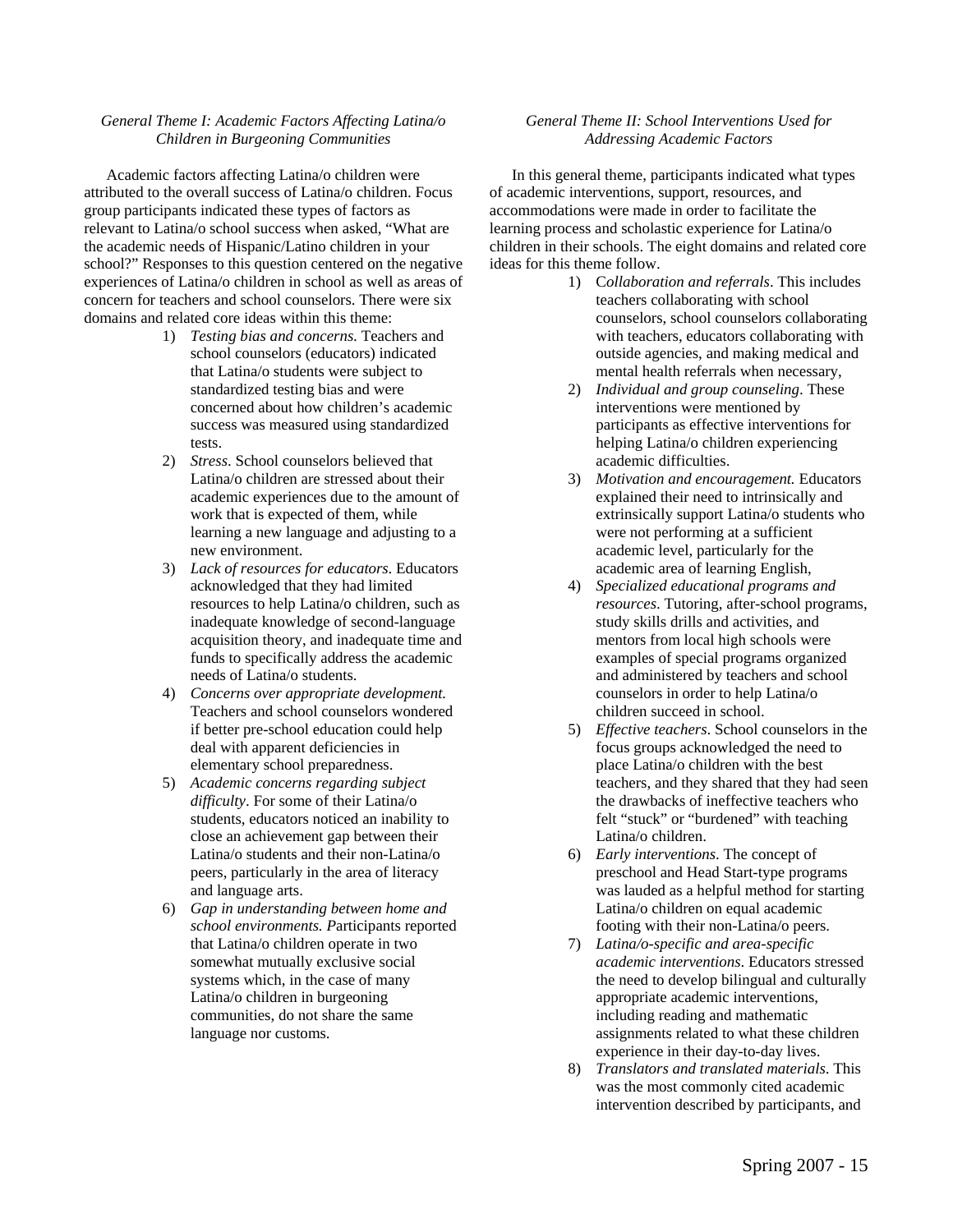it dealt with the hiring and use of bilingual translators in addition to providing Latina/o parents with school materials and information in English and Spanish as a form of addressing the understanding gap mentioned in General Theme I.

#### *General Theme III: Latina/o Children and Family Characteristics in Burgeoning Communities*

This general theme generated the largest number of responses and the widest variety of domains. The domains and core ideas organized under this theme were focused on Latino cultural characteristics that participants believed positively or negatively influenced the academic and personal/social development of Latina/o children. The 14 domains and core ideas grouped under general theme III were.

- 1) *Family and parental involvement*. Participants mentioned the presence or absence of familial assistance with the academic and personal-social matters of Latina/o children.
- 2) *Discipline*. Educators' believed that Latina/o children in their schools and community displayed more discipline and pride in their behavior than their perception of the same in non-Latina/o children or Latina/o children in larger cities.
- 3) *Community involvement*. This refers to the strong bond, or "closeness," of the local Latino community, wherein Latinas/os stick together in times of need and assistance.
- 4) *Religious and historical traditions*. Although educators attributed the importance and prevalence of the Roman Catholic Church in the lives of Latina/o children and families, they also were concerned with the erosion of Latino historical traditions due to the small size of the Latino community and its distance from larger communities of Latinas/os.
- 5) *Work ethic*. Participants reported Latina/o children and families in their community to be very hard workers, including working the types of jobs which most individuals would consider undesirable (e.g., working late and multiple shifts in meat-processing plants; not complaining when presented with multiple mathematic drill sheets or vocabulary lists).
- 6) *Gratefulness and appreciation*. Compared to their non-Latina/o peers and urban-Latina/o peers, educators described their

Latina/o students and parents to be grateful for the assistance provided in schools.

- 7) *Transient*. Unlike the transient and migratory Latina/o families with whom educators in this community had historically dealt, the current Latina/o school and community populace is stable and integrated into the community.
- 8) *Assimilation*. Most teachers and school counselors described the success of Latina/o children and families to be connected to the rate at which they assimilate into the American culture, including English proficiency.
- 9) *Problems in the home*. Small houses and large families, parents working long hours and unsupervised play are a few of the factors participants believed impacted local Latina/o children.
- 10) *Low parental education*. Educators reported their Latina/o students' parents had a much lower level of formal education when compared to their non-Latina/o peers and urban-Latino peers, which they related to limited inroads made by the Latino community and the relative newness of their community.
- 11) *Limited exposure*. Based on participants' responses, Latina/o children in this community experienced academically and socially sheltered lives, compared to their non-Latina/o peers.
- 12) *Bilingual education*. Although some teachers touted the benefits of Spanish-English bilingual programs and curricula for the benefit of all children in their community, they acknowledged resistance to funding and resources for these types of initiatives.
- 13) *Limited-English proficiency.* The most common characteristic of Latina/o children enrolled in these schools was their designation as English language learners, which many educators believed was much higher in their community than municipalities with traditionally large and historical Latino communities.
- 14) *Improvement*. Regardless of Latina/o student and family characteristics which may be hindering Latina/o students' academic and personal-social development, participants believed circumstances are improving for this population.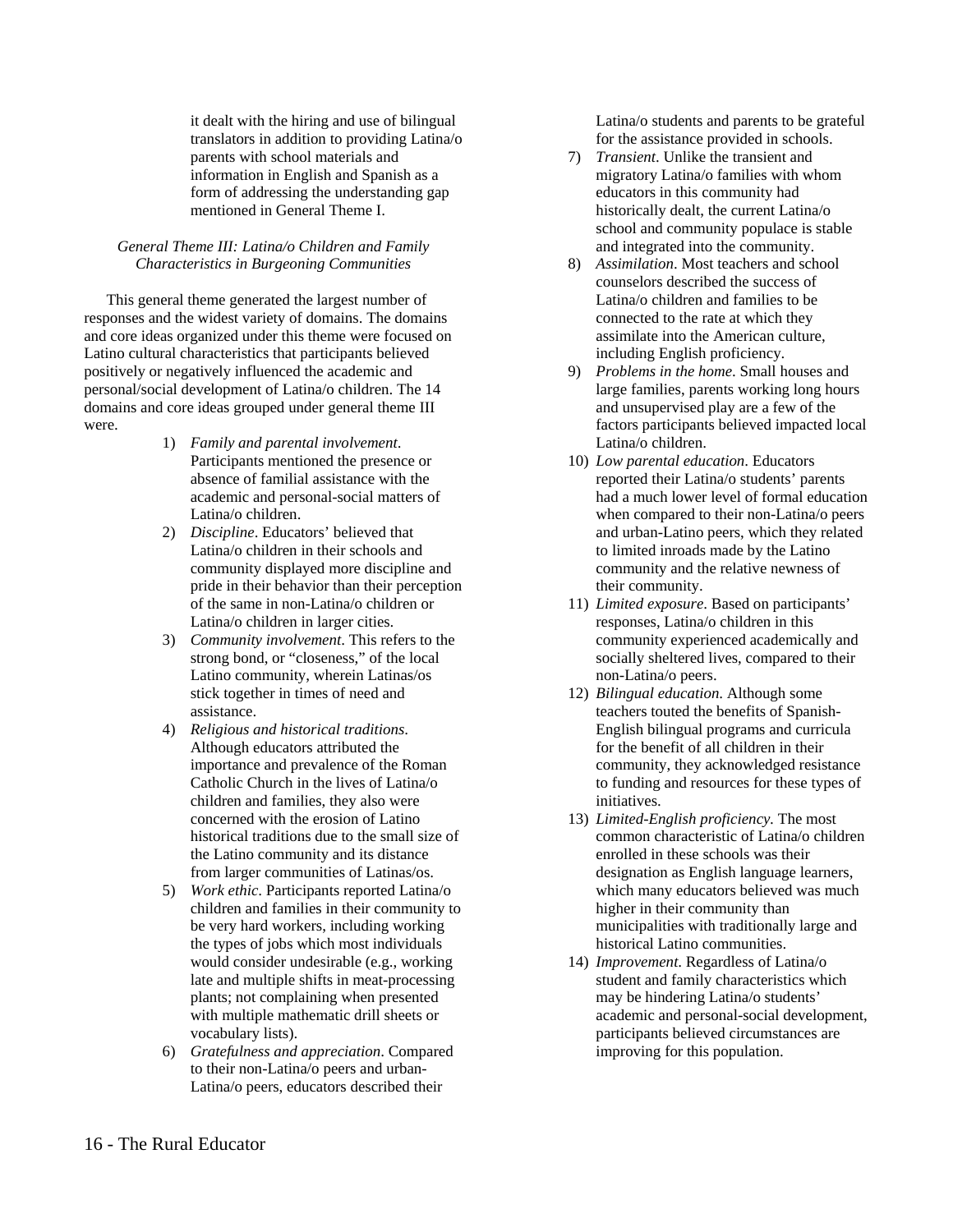#### *General Theme IV: Personal-Social-Economic Factors Impacting Latina/o Children in Burgeoning Communities*

General Theme IV contains distinct factors, external to the family, capable of influencing Latina/o children's academic success and well-being. The eight domains and related core ideas included in General Theme IV follow.

- 1) *Parental lack of resources.* Participants believed limited time, income, and living space contribute to the difficulties experienced by some Latina/o children in participants' schools.
- 2) *Population change*. According to the educators, reports of racism and discrimination against Latina/o children have increased as a result of the rather sudden and dramatic Latina/o population growth.
- 3) *Gang activity*. Violence and crime related to gang activity is lower in this burgeoning Latino community compared to larger cities; however, some educators reported a marked rise in gang-related behavior (gang colors and gang signs) at the high school level.
- 4) *Substance abuse and trafficking*. Similar to reports of gang activities, focus group participants currently were not too worried about substance abuse and trafficking; however, participants were apprehensive about a potential for increased drug use and trafficking in their community, though not necessarily their school.
- 5) *Safety*. Educators reported the safe nature of the elementary school environment as contributing to enriching the academic experience of Latina/o children.
- 6) *Technology*. For the most part, Latina/o children displayed a high level of comfort and proficiency when working with computers.
- 7) *Isolation*. A small number of the educators were worried about their Latina/o children, specifically that many of their close relatives (siblings, grandparents, and aunts and uncles) live far away.
- 8) *Emotional issues*. School counselors were worried that emotional reactions related to the immigration process, familial strife and learning in an unfamiliar school environment could be negative and detrimental to Latina/o children.

#### *Cross-analysis of domains: General and Variant Domains*

Eleven domains qualified as "general" factors in that they were reported by all three focus groups. The 11 common domains were derived from General Themes I, II, and III, and included, (a) *Specialized educational programs and resources*, (b) *Latina/o-specific and area-specific academic interventions*, (c) *Translators and translated materials*, (d) *Testing bias and concerns*, (e) *Concerns over appropriate development*, (f) *Gap in understanding between home and school environs*, (g) *Family and parental involvement*, (h) *Discipline*, (i) *Community involvement*, (j) *Assimilation*, and (k) *Low parental education*. The remaining 25 domains were considered "variant" because they were only mentioned by one of the three focus groups. Finally, certain domains were only present in teachers' responses (*Work ethic*; *Limited exposure*; and *Safety*) or school counselors' responses (*Collaboration and referrals*; *Motivation and encouragement*; *Effective teachers*; *Stress*; *Religious and historical traditions*; *Population change*; *Substance abuse and trafficking*; *Isolation*; and *Emotional issues*).

#### **Discussion**

The common domains reported for all focus groups indicated a wide array of academic and cultural factors impacting student learning and development, in addition to a diverse collection of school-based interventions. One of the more unique and interesting factors described by educators was the "understanding gap." Educators are typically familiar with the "achievement gap" between Latina/o children and their white peers (The Education Trust, 2003). It appears that participants in this study, however, also were concerned with the effects of the gap in communication and perceptions between Latino homes and American schools. Educators in this study believed that this gap, in addition to academic concerns related to English proficiency and school acculturation, impedes Latina/o children's academic success.

Both school counselors and teachers described several school interventions for addressing Latina/o students' performance and school adjustment, among them providing Latina/o students with academic programs specifically catered to their needs as well as the use of small group and individual counseling, in addition to securing translators and translating school-related documents. These types of interventions were organized and implemented in response to a wide range of issues, including testing bias and concerns, facilitating children's academic and personal/social development, and helping children become more comfortable in their school and surrounding community. Based on these common domains, school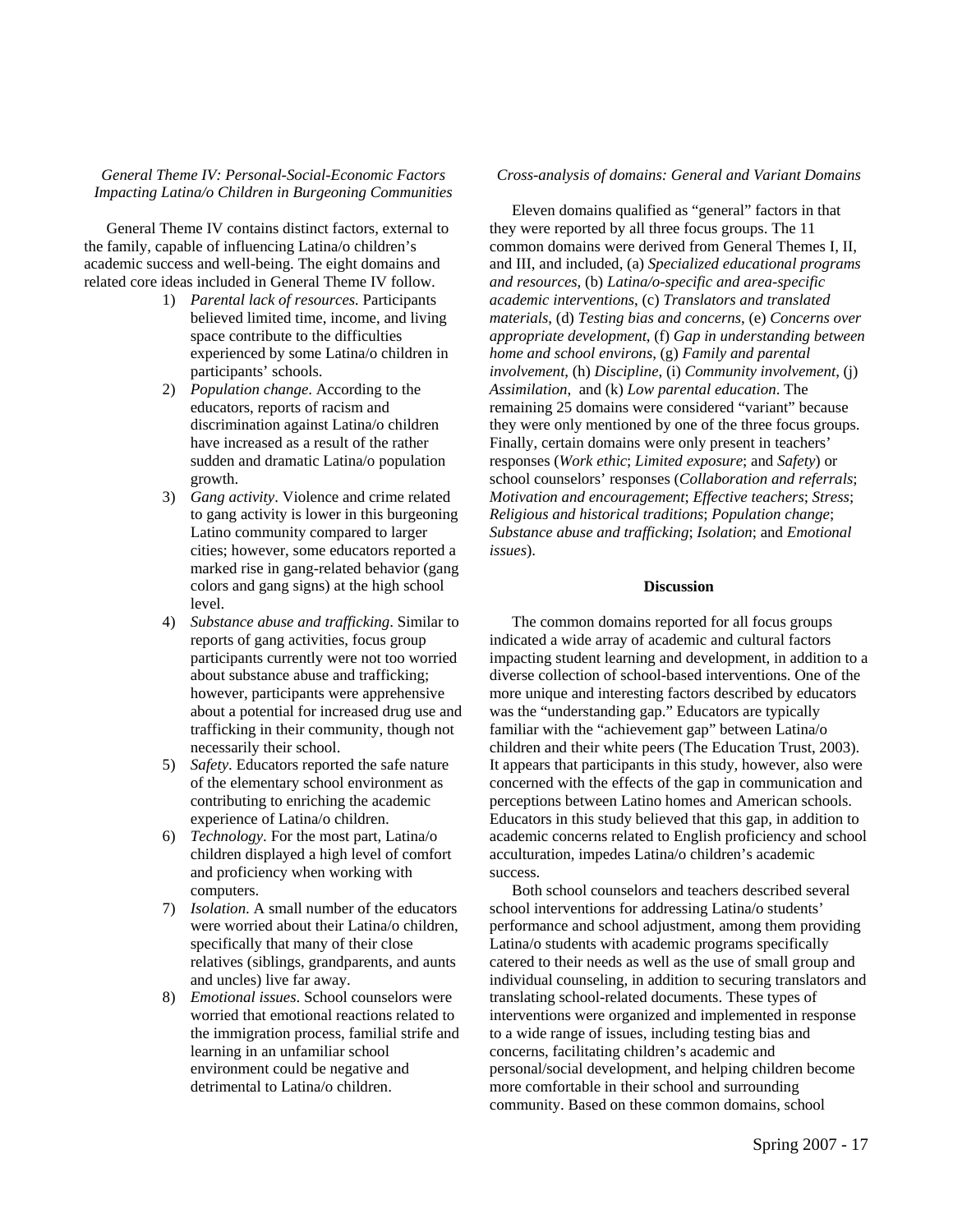personnel are acknowledging the wide-rage of academic and personal issues their Latina/o students are experiencing. The authors were particularly intrigued by one school counselor's work to seek community involvement from the local Latino population. In this case, the school counselor realized the tight-knit nature of the Latino community and sought to bring in Latina/o adult role models, mentors, and parent volunteers to assist with school-based initiatives. The school counselor, and her teaching colleagues, shared that the presence of these adults increased student motivation and self-efficacy.

Of course, participants also expressed frustration over some of the cultural "realities" they could not control or would expect limited success in altering, namely low levels of Latina/o parents' education ("typically less than a high school education"), inability to influence Latino parental school participation ("some parents are very involved and others, because they work three jobs, can't come in regularly") and increasing assimilation that contributes to acculturative stress ("there's just so much to learn for Hispanic kids and parents alike, about school, the town, English . . . it's overwhelming"). These concerns are validated in the literature (Hovey & King, 1996; Pew Hispanic Center, 2005a), and more importantly, are additional considerations for all educators working in rural settings with burgeoning Latina/o communities. Fortunately, participants were united in sharing some hope, partially based on the appreciation many Latina/o families had for school staff, as well as the common goal educators and Latina/o parents share for improving the lives of local Latina/o children.

Though these findings contribute to the literature on the experiences of Latina/o children in rural, burgeoning communities, it must be stated that qualitative studies have an inherent limitation related to generalizations (Krueger, 1998). Consequently, it is not possible based on this study to assume all educators working in burgeoning Latino communities, even those in the Southeastern U.S., share similar ideas. Also, this study lacks comparative information from teachers and school counselors in urban, traditionally Latina/o communities. Finally, it is possible that authors' biases filtered into the data analysis because of their extensive literature review and personal feelings about the lack of information on the academic and personal-social characteristics of Latina/o children in burgeoning communities (Hill et al., 2005).

#### **Conclusion**

All children and parents, Latina/o and non-Latina/o alike, can benefit from the work of teachers, school counselors and school administrators. However, the work done by educators on behalf of students and parents has the potential to be more effective when it takes into account community and family contexts. Participants in this study demonstrated the importance of culture, community and

demographic changes by sharing their experiences with Latina/o children and families in their schools. In the process they managed to add some perspective to the academic and personal/social needs and strengths of the burgeoning, local Latino community, in addition to detailing their efforts to assist Latina/o stakeholders in their schools. Perhaps, by considering the findings in this study, other educators working in rural and burgeoning Latino communities can more effectively influence the scholastic experience of their Latino student body.

#### Acknowledgement

This study was fully funded with a New Faculty Grant from The University of North Carolina at Greensboro (UNCG). The findings, recommendations, and conclusions expressed in this article are those of the authors and do not necessarily reflect the views of UNCG.

#### **References**

- August, D., & Hakuta, K. (Eds.). (1997). *Improving schooling for language-minority children: A research agenda.* Washington, DC: National Academy Press.
- Crawford, J. (1999). *Bilingual education: History, politics, theory and practice*  $(4<sup>th</sup>$  ed.). Los Angeles, CA: Bilingual Educational Services.
- Dinsmore, J. A., & Hess, R. S. (1999). Preparing teachers for diversity in rural America. *The Rural Educator, 20*, 19-24
- Gopaul-McNicol, S., & Thomas-Presswood, T. (1998). *Working with linguistically and culturally different children: Innovative clinical and educational approaches.* Boston, MA: Allyn & Bacon.
- Hamann, E. T., Wortham, S., & Murillo, E. G. (2002). Education and policy in the new Latino diaspora. In S. Wortham, E. G. Murillo, & E. T. Hamann (Eds.), *Education in the new Latino diaspora.* Westport, CT: Ablex Publishing.
- Hendrickson, S. M., McCarthy Veach, P., & LeRoy, B. S. (2002). A qualitative investigation of student and supervisor perceptions of live supervision in genetic counseling. *Journal of Genetic Counseling, 11,* 25-49.
- Hill, C., Knox, S., Thompson, T. J., Williams, E. N., Hess, S., & Ladany, N. (2005). Consensual qualitative research: An update. *Journal of Counseling Psychology, 52*, 196-205.
- Hill, C. E., Thompson, B. J., & Williams, E. N. (1997). A guide to conducting consensual qualitative research. *The Counseling Psychologist, 25,* 517-572.
- Hovey, J. D., & King, C. A. (1996). Acculturative stress, depression, and suicidal ideation among immigrant and second-generation Latino adolescents. *Journal of the American Academy of Child Adolescent Psychiatry, 35*, 1183-1192.
- Krueger, R. A. (1998). *Developing questions for focus groups: Focus group kit 3.* Thousand Oaks, CA: Sage.